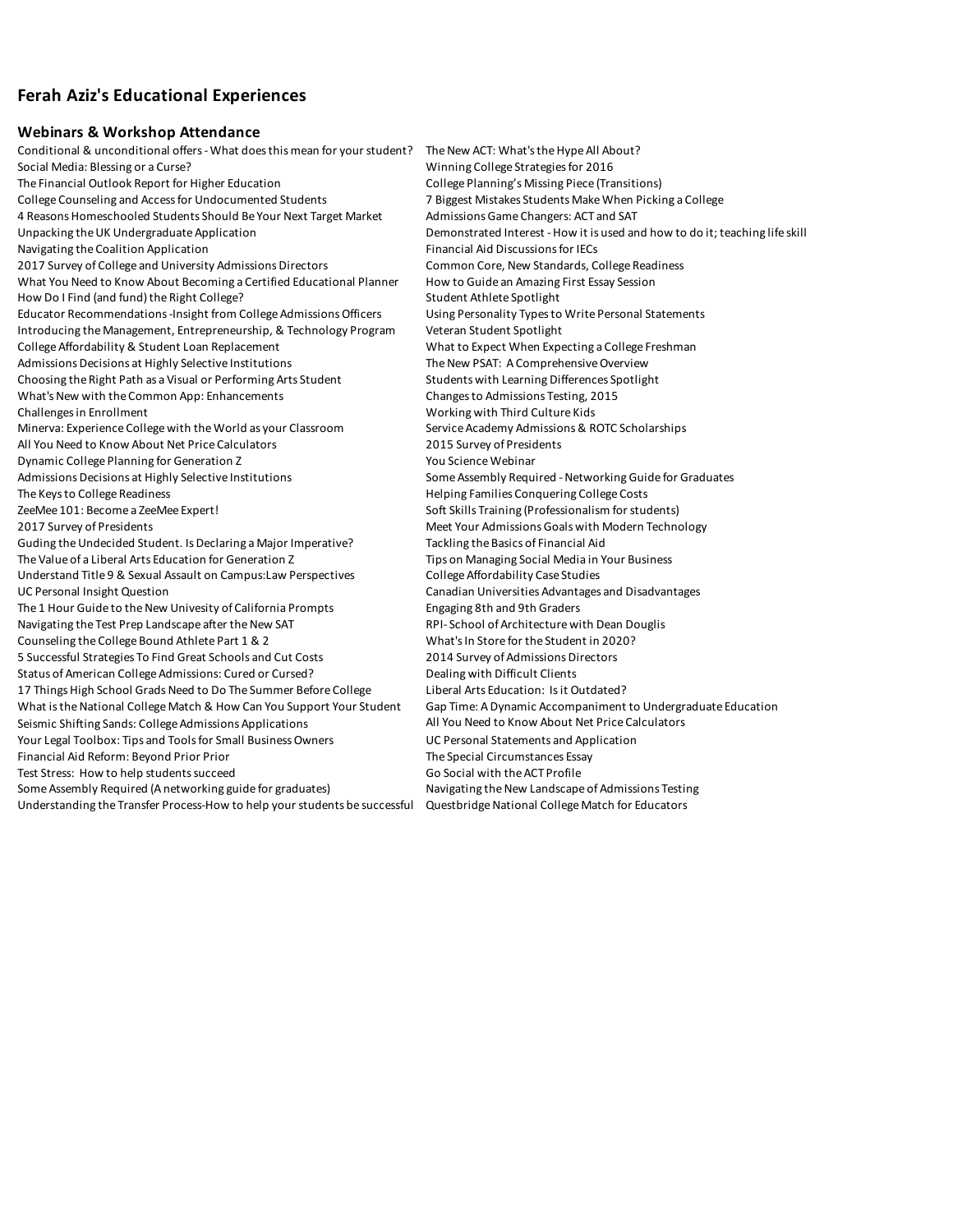**Webinars & Workshop Attendance Cont. Presentation/Workshops (Partial List)**<br>How to Avoid Writer's Block-Guiding Students Through Writing linformation Session: U of Florida, U of Vermont, U 2014 Inside Higher Ed Survey of Admissions Directors **Admissions Testing by Compass Testing** by Compass Testing Using Screenwriting Secrets to Write Essays **Example 20 and SCS** ROAR Lunch My Professional Persona Goucher Breakfast with Goucher President Bowen The Perfect Storm : College Admissions in the 21st Century Keeping the Dream Alive Test Stress: How to help students succeed entitled and Emory, Notre Dame, UVA, UNC, Chapel Hill Counselor Breakfast Advising Visual Arts Students Section Students SEC Counselor Breakfast Engineering Programs/Admissions Minerva Schools Luncheon Helping LD Students with College Admissions and Marking of the Messing Lesuit Schools Breakfast The Basics of Financial Aid: College Admissions Planning Colorado Academy Information Day Essays and Admissions Webinar (NACAC Panel) **Hotspots, Hooks and Hidden Agendas (Colleges'**) University of California Application and Personal Statement Case Studies, Valor High School (RMACAC) Trends in admissions and how they can impact your business Program Presentations Santa Clara U College Admissions Talk: Gettysburg College Social and Cultural Transition for First Year LD College Students **Poudre School District Training and Events** The Art of Motivation **PSD Foundation Breakfast - School Disrict udpate, D. Bostak (President)** PSD Foundation Breakfast - School Disrict udpate, D. Bostak (President) SAT vs. ACT **PSD Foundation Breakfast - School Disrict udpate, D. Bostak (President)** PSD Foundation Breakfast - School Disrict udpate, D. Bostak (President) Making the Tough Decisions: Critical Business and Enrollment Strategies PSD Foundation Breakfast- School Disrict udpate, D. Bostak (President) Conditional & unconditional offers - What does this mean for your student? Poudre School District (PSD) Insight Class of 2014 Is it Your Genes or Passion? Uncovering "Best Fit" to Tell Your Career Story Financial Aid Forms **HECA Orientation** Five Ways to Help Students Create an Amazing College Application Higher Education Consultants Orientation The Admissions Game: 2020 and Beyond UCAS Apps (Conditional vs. Unconditional Offers) **College Consultants of Colorado (CCC)**  Generation Z Goes to College **Professional Development Meetings** Learn Strategies for Engaging Generation Z **Monthy Meetings (approx. 9 per year, 2 hours each)** The 2019 Survey of College and University Presidents Ethan Sawyer - Essay Tips Unpacking the UK undergraduate application and act Council Meetings The College Admission Process for Art and Design Universities Regional Officers of Admissions, Rockies (ROAR)

Information Session: U of Florida, U of Vermont, U of Chicago & Colby Strategies for Recruiting Students (for Colleges) Presentation/Reception by Bucknell, Dickinson, Gettysburg and Lehigh Financial Aid Topics Exploring College Options (Duke, Harvard, Penn, Stanford, Georgetown)

Education Tax Benefits/Graduate School Aid Colleges That Change Lives, Author H. Oswald Tips for Essay Pros **List Building Vignettes** High-Impact Practices for Student Success Colleges That Change Lives, Author H. Oswald